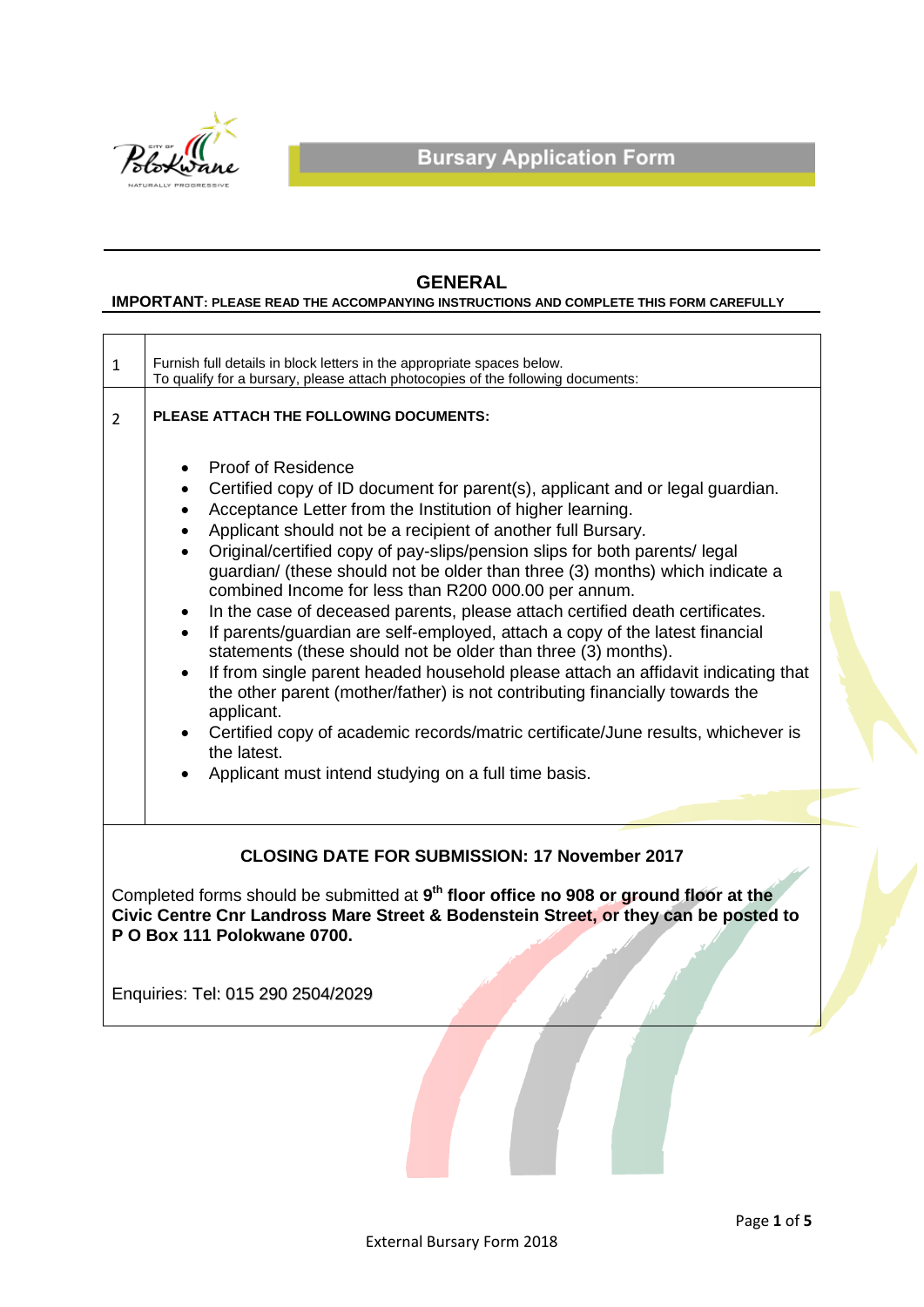| PERSONAL DETAILS OF APPLICANT                                                                                         |             |  |  |
|-----------------------------------------------------------------------------------------------------------------------|-------------|--|--|
|                                                                                                                       |             |  |  |
|                                                                                                                       |             |  |  |
| ID<br>number:                                                                                                         |             |  |  |
| Gender:<br>Male<br>Female                                                                                             |             |  |  |
| $\mathsf{C}$<br>Race:<br>W<br>$\Box$<br>$\mathsf{A}$                                                                  |             |  |  |
| Disability:<br>Yes<br>No                                                                                              |             |  |  |
|                                                                                                                       |             |  |  |
|                                                                                                                       |             |  |  |
|                                                                                                                       |             |  |  |
|                                                                                                                       |             |  |  |
| <b>PARTICULARS OF PARENT(S)</b><br>NB:<br>Please submit proof of current income (e.g. Latest salary advice or written |             |  |  |
| proof from the employer).<br><b>PARENT(S)</b>                                                                         |             |  |  |
|                                                                                                                       |             |  |  |
|                                                                                                                       |             |  |  |
| Occupation of Mother: (e.g. Teacher, Domestic worker, Pensioner) ________________                                     |             |  |  |
|                                                                                                                       |             |  |  |
|                                                                                                                       |             |  |  |
|                                                                                                                       |             |  |  |
| Occupation of Father: (e.g. Teacher, Domestic worker, Pensioner) ________________                                     |             |  |  |
| Total combined household income per annum:                                                                            |             |  |  |
| MOTHER /FATHER'S SIGNATURE                                                                                            | <b>DATE</b> |  |  |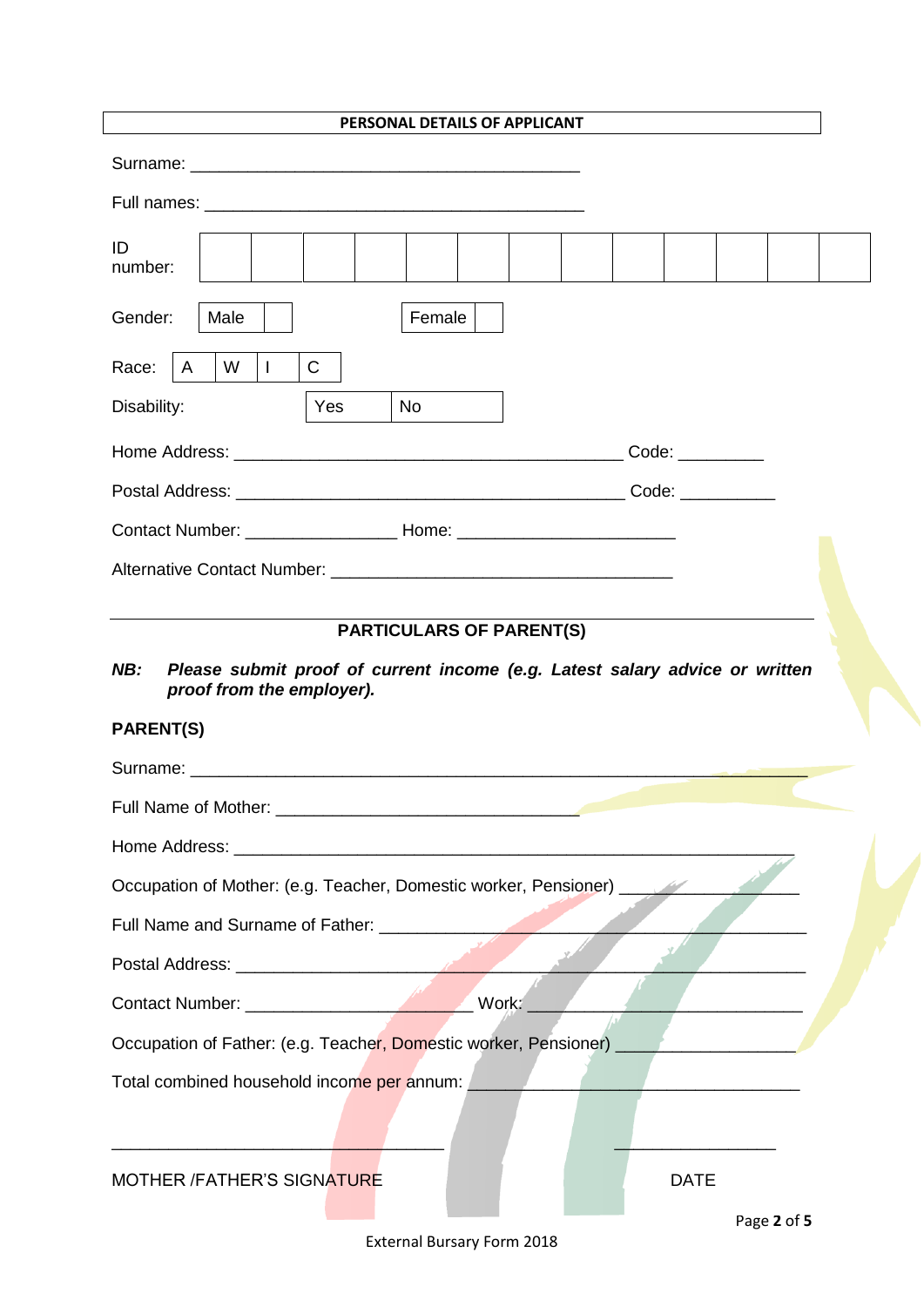# **PARTICULARS OF LEGAL GUARDIAN IN THE CASE OF DECEASED PARENT(S)**

*NB: Please submit proof of current income (e.g. Latest salary advice or written proof from the employer).*

## **LEGAL GUARDIAN**

| Occupation of Legal Guardian: (e.g. Teacher, Domestic worker, Pensioner) ____________ |  |
|---------------------------------------------------------------------------------------|--|
|                                                                                       |  |
|                                                                                       |  |
|                                                                                       |  |

LEGAL GUARDIAN SIGNATURE **Example 20 INCH SIGNATURE**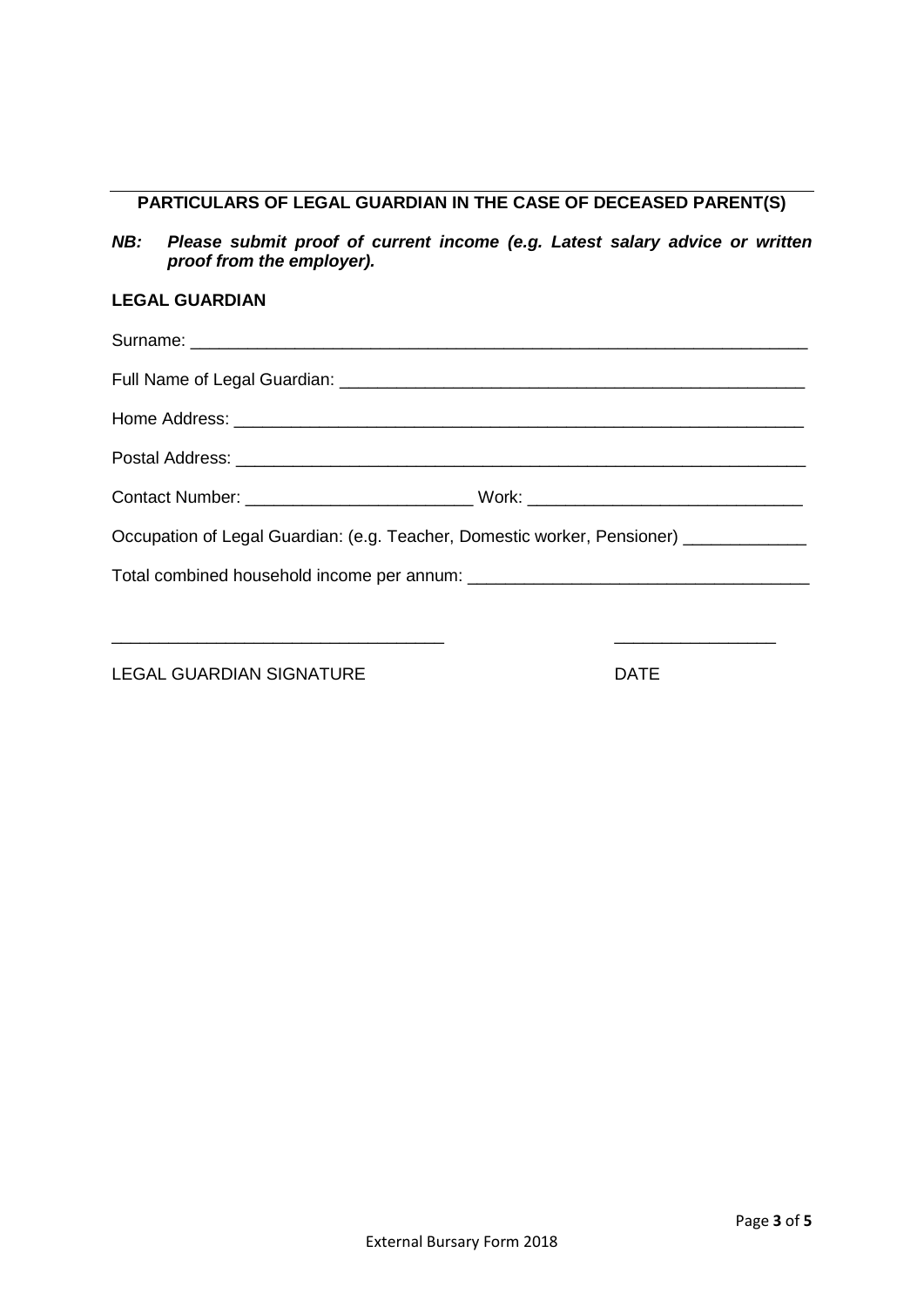## **EDUCATIONAL QUALIFICATIONS OF APPLICANT**

| <b>HIGH SCHOOL EDUCATION</b><br>А.                                                                                                                                                                                             |  |  |  |  |
|--------------------------------------------------------------------------------------------------------------------------------------------------------------------------------------------------------------------------------|--|--|--|--|
|                                                                                                                                                                                                                                |  |  |  |  |
|                                                                                                                                                                                                                                |  |  |  |  |
|                                                                                                                                                                                                                                |  |  |  |  |
| Do you comply with the requirements for University/University<br><b>YES</b><br><b>NO</b><br>of Technology and or/TVET admission?                                                                                               |  |  |  |  |
| If yes, have you already applied for admission to intended field of study?                                                                                                                                                     |  |  |  |  |
|                                                                                                                                                                                                                                |  |  |  |  |
|                                                                                                                                                                                                                                |  |  |  |  |
|                                                                                                                                                                                                                                |  |  |  |  |
|                                                                                                                                                                                                                                |  |  |  |  |
| B.<br><b>TERTIARY INSTITUTION (INTENDED / PRESENT)</b>                                                                                                                                                                         |  |  |  |  |
|                                                                                                                                                                                                                                |  |  |  |  |
| Degree/Diploma for which you enrolled or intended to: __________________________                                                                                                                                               |  |  |  |  |
| Full-time study (state the year of study): Letter and the study of the study of the study of the study of the study of the study of the study of the study of the study of the study of the study of the study of the study of |  |  |  |  |
|                                                                                                                                                                                                                                |  |  |  |  |
| 2. BURSARY OBLIGATIONS                                                                                                                                                                                                         |  |  |  |  |
|                                                                                                                                                                                                                                |  |  |  |  |
| If so, furnish details:                                                                                                                                                                                                        |  |  |  |  |
|                                                                                                                                                                                                                                |  |  |  |  |
| Name and address of the institution from which the bursary was obtained:                                                                                                                                                       |  |  |  |  |
|                                                                                                                                                                                                                                |  |  |  |  |

- $\bullet$  Course:
- Year of study of bursary:

### **C. MOTIVATION**

State circumstances that exist which qualifies you to be considered for this bursary:

 $\sqrt{1}$ 

\_\_\_\_\_\_\_\_\_\_\_\_\_\_\_\_\_\_\_\_\_\_\_\_\_\_\_\_\_\_\_\_\_\_\_\_\_\_\_\_\_\_\_\_\_\_\_\_\_\_\_\_\_\_\_\_\_\_\_\_\_\_\_\_\_\_\_\_\_\_\_\_\_ \_\_\_\_\_\_\_\_\_\_\_\_\_\_\_\_\_\_\_\_\_\_\_\_\_\_\_\_\_\_\_\_\_\_\_\_\_\_\_\_\_\_\_\_\_\_\_\_\_\_\_\_\_\_\_\_\_\_\_\_\_\_\_\_\_\_\_\_\_\_\_\_\_ \_\_\_\_\_\_\_\_\_\_\_\_\_\_\_\_\_\_\_\_\_\_\_\_\_\_\_\_\_\_\_\_\_\_\_\_\_\_\_\_\_\_\_\_\_\_\_\_\_\_\_\_\_\_\_\_\_\_\_\_\_\_\_\_\_\_\_\_\_\_\_\_\_ \_\_\_\_\_\_\_\_\_\_\_\_\_\_\_\_\_\_\_\_\_\_\_\_\_\_\_\_\_\_\_\_\_\_\_\_\_\_\_\_\_\_\_\_\_\_\_\_\_\_\_\_\_\_\_\_\_\_\_\_\_\_\_\_\_\_\_\_\_\_\_\_\_

\_\_\_\_\_\_\_\_\_\_\_\_\_\_\_\_\_\_\_\_\_\_\_\_\_\_\_\_\_\_\_\_\_\_\_\_\_\_\_\_\_\_\_\_\_\_\_\_\_\_\_\_\_\_\_\_\_\_\_\_\_\_\_\_\_\_ \_\_\_\_\_\_\_\_\_\_\_\_\_\_\_\_\_\_\_\_\_\_\_\_\_\_\_\_\_\_\_\_\_\_\_\_\_\_\_\_\_\_\_\_\_\_\_\_\_\_\_\_\_\_\_\_\_\_\_\_\_\_\_\_\_\_